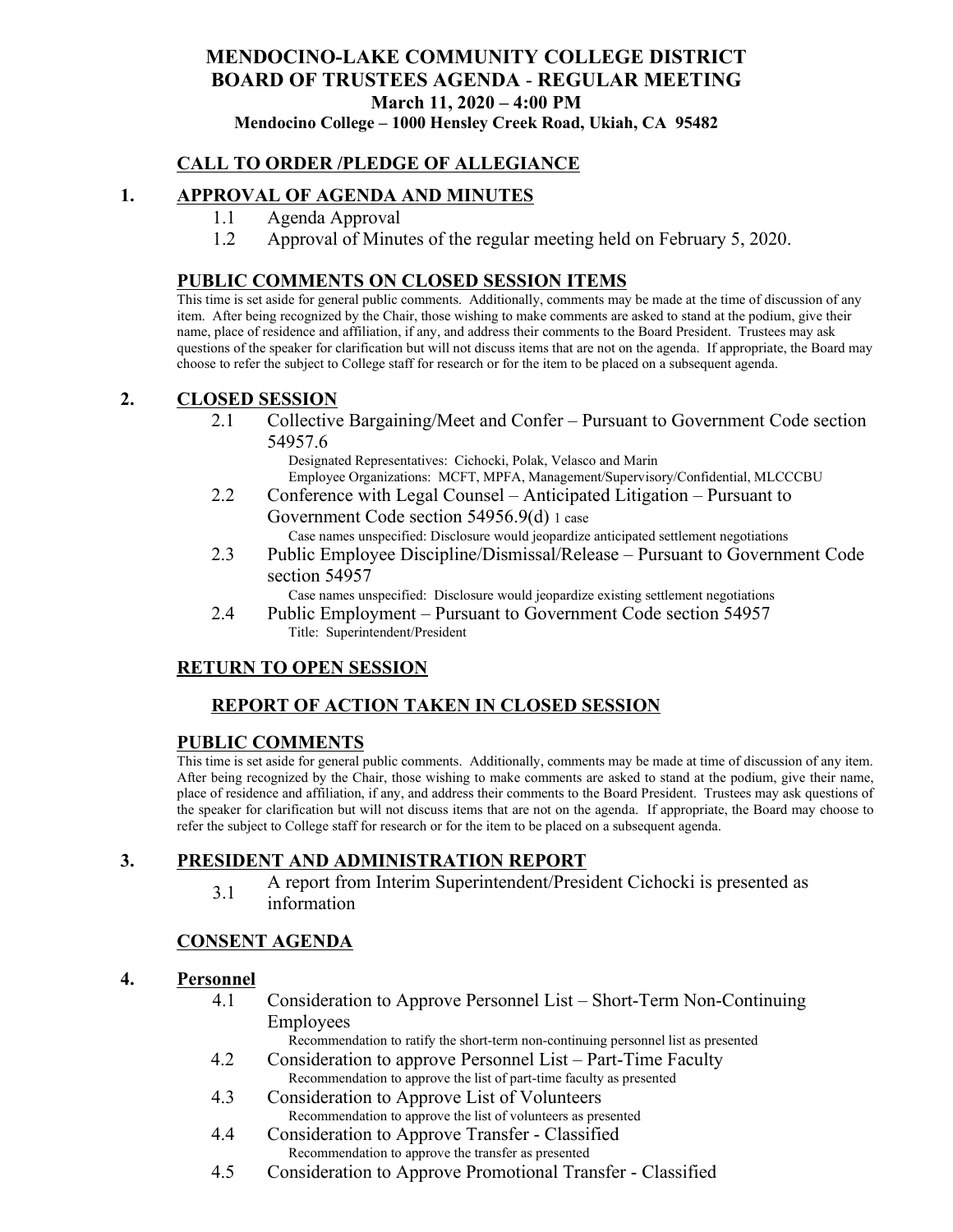Recommendation to ratify the promotional transfer as presented

- 4.6 Consideration to Approve Transfer Faculty Recommendation to approve the transfer as presented
- 4.7 Consideration to Ratify Resignation Classified Recommendation to ratify the resignation as presented
- 4.8 Consideration to Ratify Retirement/Resignation Faculty Recommendation to ratify the retirement/resignation as presented
- 4.9 Consideration to Approve Educational Administrator Contract Recommendation to approve the Educational Administrator contract as presented
- 4.10 Consideration to Approve Classified Administrator Contract Recommendation to approve the Classified Administrator contract as presented
- 4.11 Consideration to Approve Tenure-Track Faculty Contracts Recommendation to approve the contracts for the tenure-track faculty as presented
- 4.12 Consideration to Approve Categorically Funded Faculty Contracts Recommendation to approve the categorically funded faculty contracts as presented
- 4.13 Mendocino-Lake Community College District Classified Bargaining Unit/SEIU (MLCCCBU) Local 1021, 2019-2020 Tentative Agreement Recommendation to ratify the tentative agreement between the Mendocino-Lake Community College District and the Mendocino-Lake Community College Classified Bargaining Unit/SEIU (MLCCCB)
- 4.14 Consideration to Approve Professional Development Leave Recommendation to approve the professional development leave as presented

### **5. Other Items**

- 5.1 Fiscal Report as of January 31, 2020
	- Recommendation to accept the report as presented
- 5.2 Donations

Local 1021

Recommendation to accept the donated items as presented

### **6. INFORMATION/ACTION ITEM**

6.1 Superintendent/President Search To be determined at the meeting

### **7. ACTION ITEMS**

7.1 2020 California Community College Trustees (CCCT) Ballot for Board of **Directors** 

Recommendation to be determined at the meeting

7.2 Benefit Contracts

Recommendation to approve the benefit contracts change as presented

- 7.3 Benefit Contracts Termination
	- Recommendation to approve the benefit contracts termination as presented
- 7.4 Notification of Classified Layoff Resolution #03-20-01 Recommendation to adopt Resolution #03-20-01 as presented
- 7.5 Board Policy Revisions Recommendation to approve the board policy revisions as presented
- 7.6 Board Policies and Revisions Second Reading Recommendation to approve the board policies as presented

### **8. BIG PICTURE**

Extended Opportunity Programs and Services (EOPS)

An update presentation by Yuliana Sandoval, Director of Financial Aid and EOPS

## **9. INFORMATIONAL ITEMS AND REPORTS**

- 9.1 Mendocino College Foundation, Inc.
	- 9.1.A Mendocino College Foundation informational report
	- 9.1.B Friends of the Mendocino College Coastal Field Station and Natural Sciences affiliate
- 9.2 Constituent Group Reports